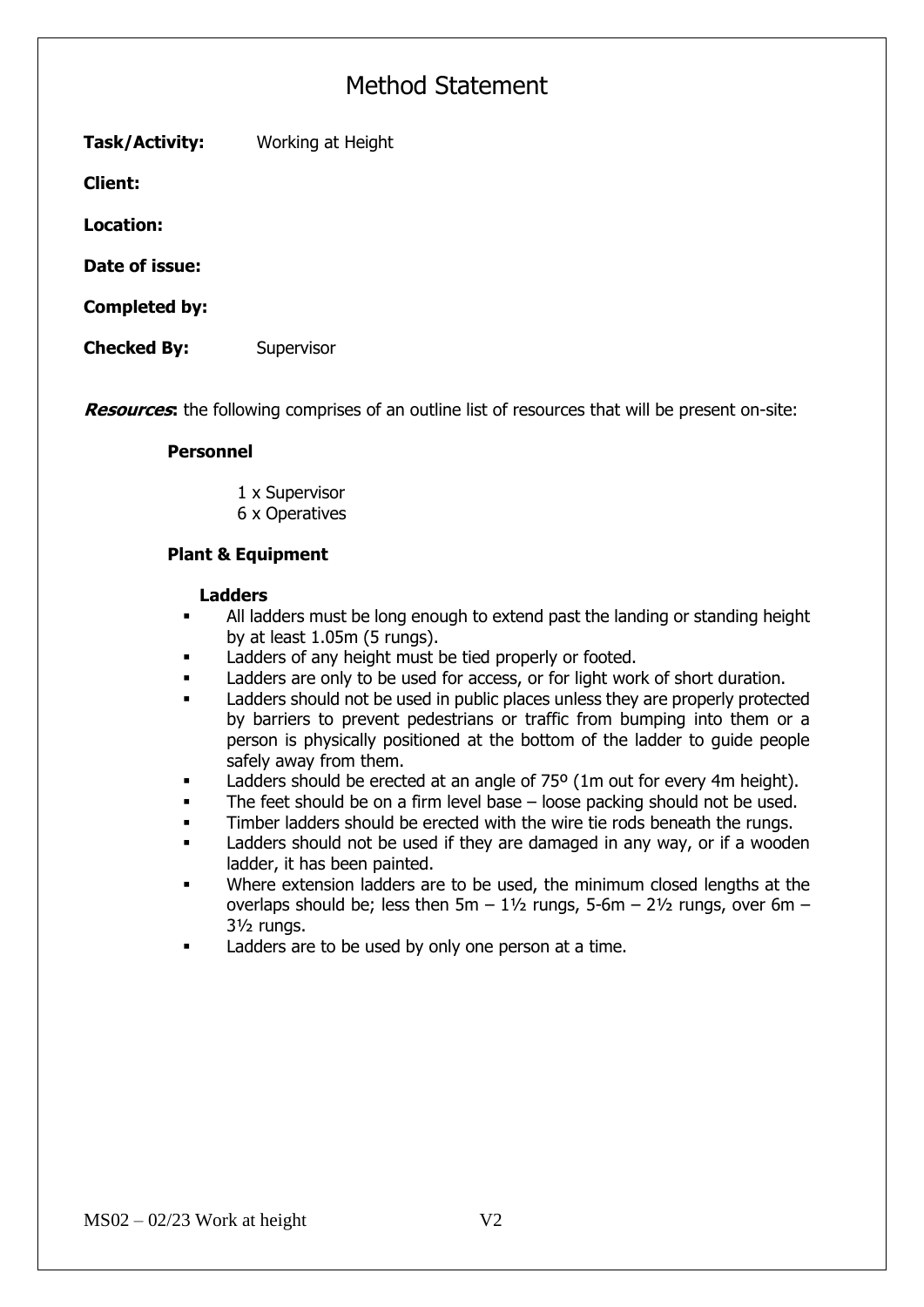### **Working Platforms (Roofs etc)**

- A safe system of work must be in place to prevent falls of any height or if the fall would be onto some form of hazard, e.g. glass or spiked railings.
- Safe systems include:-
- Solid barrier at least 3' (910mm) high around the full perimeter.
- Scaffolding or similar guard rail around the whole perimeter, consisting of two rows of tube not more than 470mm apart and a toe board at least 150mm high. The height of the top rail should be at least 910mm high.
- A 'fall arrest' system in place whereby the operative is wearing and has been trained in the use of; a full harness and a safety line secured to a solid fixed object or a running line or anchorage point. The equipment must be placed in such a way as to prohibit any fall. All the equipment including any anchorage devices, must have current test certificates, and be suitable for the loads to be applied. If a 'man safe' is to be used, then checks should be made to ensure that the roof is capable of supporting this extra load.
- Prior to accessing any roof, checks should be made with the client to ensure that the roof is capable of supporting the loads to be applied. If this cannot be confirmed, the roof must be treated as '**Fragile**' and therefore **access is denied** until a detailed method statement is in place. Fragile roofs include, but are not limited to; all asbestos sheets, all crinkly tin roofs, wood wool/stramit roofs, plastic sheets, glass etc.
- Access to roofs by any other means e.g. Mobile Elevated Work Platforms (MEWP's) will require specific method statements.
- In addition to the above, due consideration must be given to the weather conditions, e.g. strong winds, and the condition of the roof surface e.g. icy, wet algae, bird droppings etc. If in doubt about the conditions, **do not** access the roof.

### **PPE**

Personal Protective Equipment is issued as standard to all employees.

PPE assessment is identified in the specific Risk Assessment for each operational task involved in this contract. PPE to be worn by operatives as risk assessments dictate include:

- Hard Hats
- Protective Boots
- **Gloves**
- Goggles
- **Hi Vis**

All employees are fully aware of the duties placed upon them to use the PPE as issued, and disciplinary action will be taken by the resident supervisor against defaulters.

A simple *Sequence Of Operations* will be undertaken to ensure ease control and completion of this task: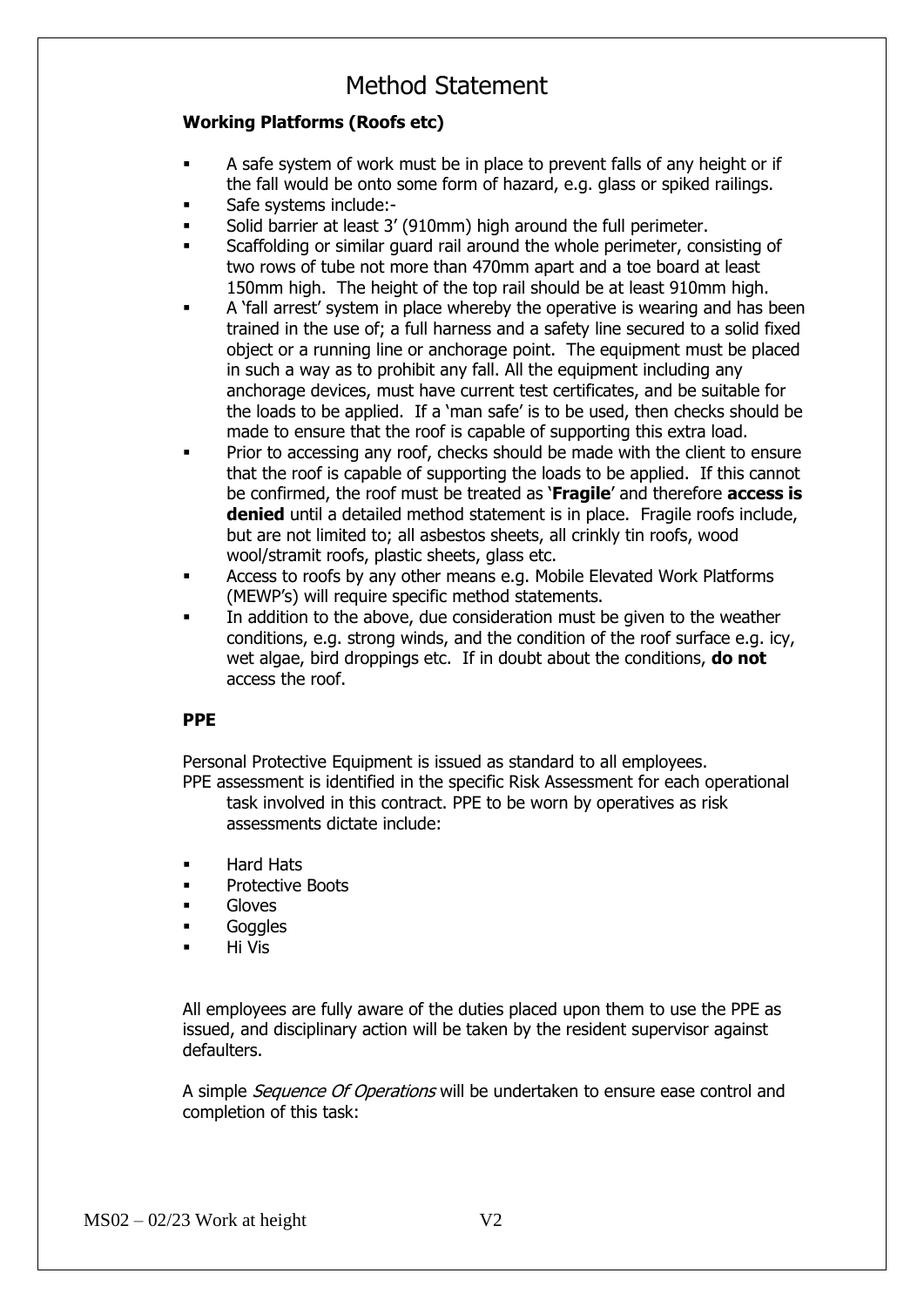### **Arrival at site**

- Receive induction by client/ as appropriate.
- **EXECT** Familiarise work team with the proposed work environment.
- Ascertain from client information regarding any un-reported hazards on the site.
- Tie in and comply with any on-site safe systems of work etc.
- Set up site as required by the client and or statutory requirements such as warning signage, barriers etc.
- Check all work equipment for serviceability.

### **Set up of site**

- The entire work area will be clearly identified.
- **•** Safe route of exit will be identified for emergency purposes.
- Safe areas are to be marked, and identified around all areas where hot works is to take place.
- **Ensure anchorage points are in place and suitable for the task as necessary.**
- All staff will be given final pre-start briefing by supervisor (Charge hand). To include Method Statement and Risk Assessment brief.
- If a Client or other Permit to Work system is not in place on the site, the supervisor is to implement one.

**Risk Assessments:** The Supervisor/Charge hand will be in possession of all task and site specific Risk Assessments for this project, he will have ensured that all members of his team have been either briefed on them or had the opportunity to read them. They will also be made fully aware of the legal obligations placed upon them to comply in full with the control measures and strategies set down in all assessments effecting their operations. Please refer to working at height risk assessment.

The Client is requested upon receipt of this Method Statement and prior to the arrival on site of the team to inform all other contractors and operatives on site in the vicinity of our proposed operations, of the potential hazards and dangers from Working at height.

### **Emergency Issues:**

Where possible a minimum a qualified (HSE) one-day appointed person (First Aid) will be present on site. This person will upon arrival at site identify himself to the site manager/agent. He will further familiarise himself with the First Aid procedures for the site.

### **Emergency Contact Name: Gabi Balint**

### **Emergency Contact No: 07769 311 224**

Monitoring & Compliance: All supervisors and charge hand are charged with the duty to ensure that full and total compliance with this Method Statement, and associated Risk Assessments. They have a similar duty to ensure that full compliances are made to all other legal and client.